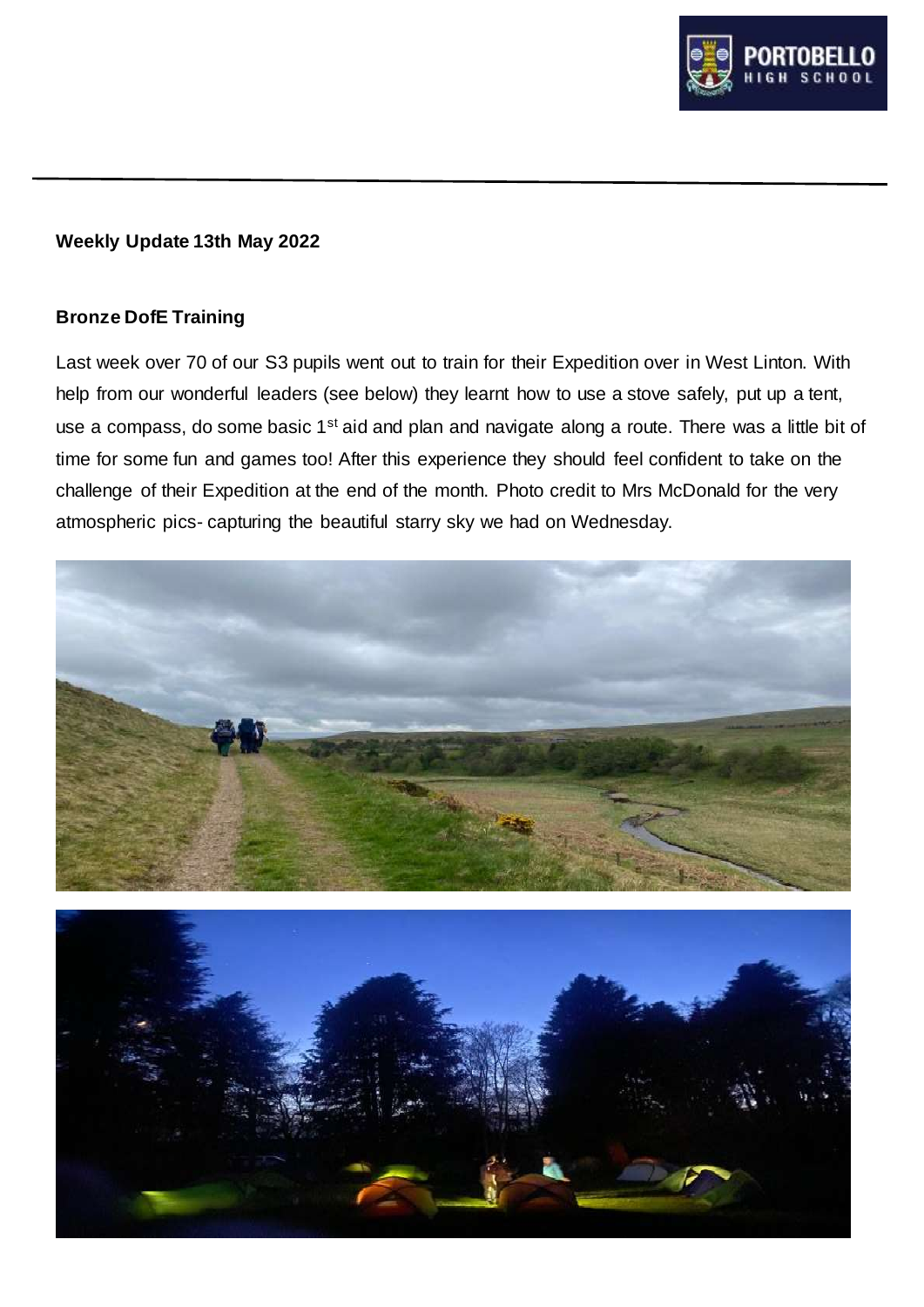We would not be able to run DofE without the fantastic people who volunteer and give up their time to help out (sometimes very last minute!)

This week a huge thanks goes to: Emily Munro, Deborah McDonald, Ewen Hardie, Katriona Weiss-Sanwell, Megan Davies, Ruth Moghadam, Sharon Gallagher and George Callaghan!

## Thistle - Parent Plus Programme

This is an in person, weekly programme that starts on 19<sup>th</sup> May. If you cannot attend this round of sessions Thistle have asked for parents to contact them regardless as they would be happy to arrange for another round of sessions if there is enough interest. Please see the attached flyer for more details and contact Sylvia at Thistle directly: thistleyp@thistle.org.uk



# Are you the parent of a young person aged 16+ with additional support needs?

Join the Thistle YP Parents Plus Programme and meet other parents in a supportive group to help your young person reach their full potential.

#### Support your young person to:

- > Learn social skills and build friendships
- > Deal with puberty and sexuality
- Sain confidence and self-esteem
- → Be more independent

#### As a parent, learn how to:

- → Personally cope and manage stress
- > Deal with the challenges of adolescence
- Support the needs of your other children
- → Meet other parents

# Parents Plus Course starting Thursday 19 May 2022, 7 weekly sessions, light buffet 5 30 pm, programme 5 45 -745 pm. At the Thistle Centre of Wellbeing, Craigmillar, Edinburgh

For more information or to reserve your place, please contact: Sylvia at Thistle Young Persons Team - thistleyp@thistle.org.uk



Thistle YP is a dynamic, creative and collaborative project, working alongside young people, their families, schools and communities, to take steps towards the future they want. thistle.org.uk